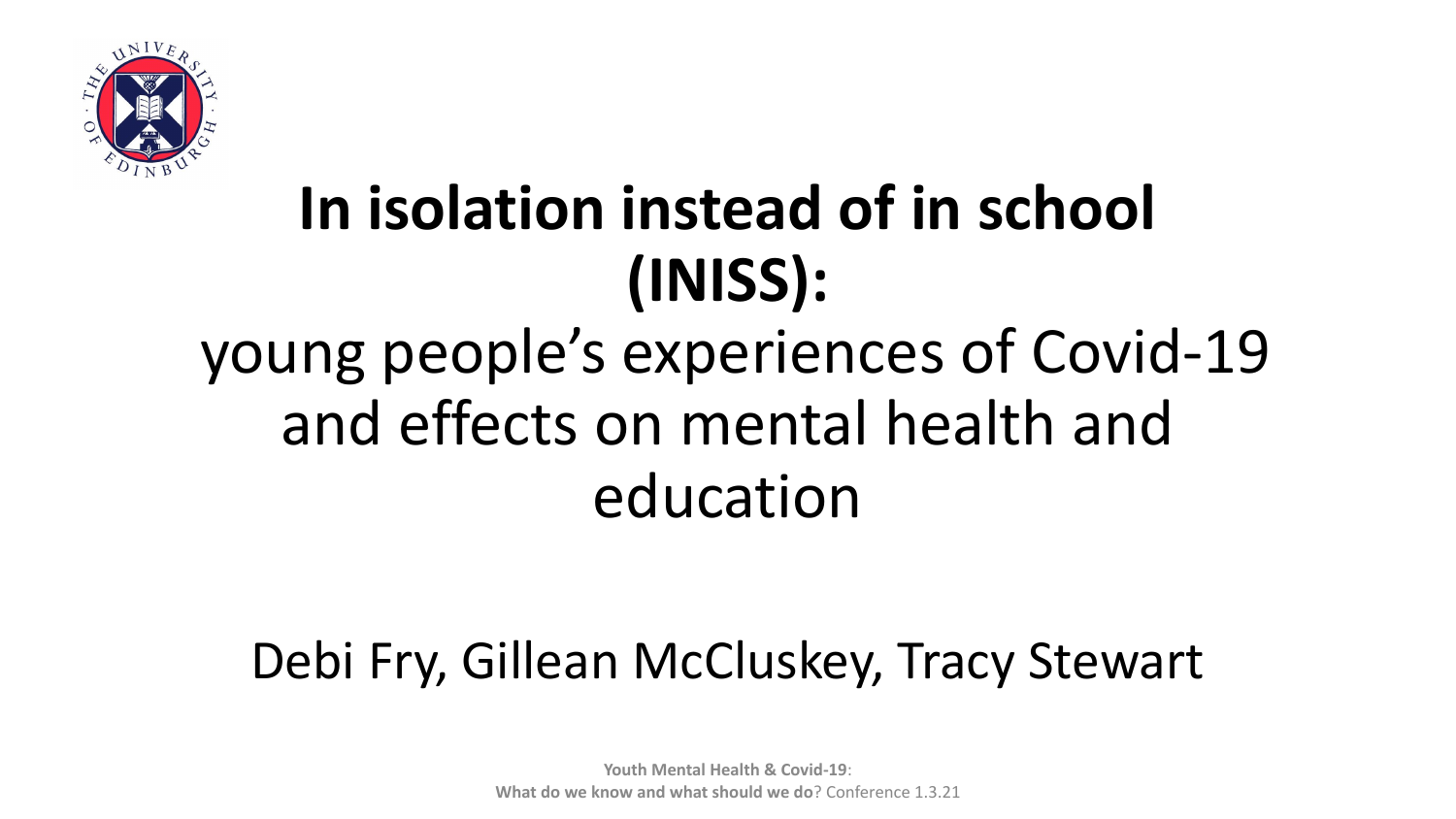### Research Questions

#### Research Question 1

• How do isolation, school closure and exam cancellation caused by Covid-19 affect the mental health of the generality of young people in Scotland??

#### Research Question 2

• Are there additional impacts on the mental health of groups of young people typically identified as vulnerable?

#### Research Question 3

• What do young people, as students, think would help address their mental health concerns in the context of the pandemic?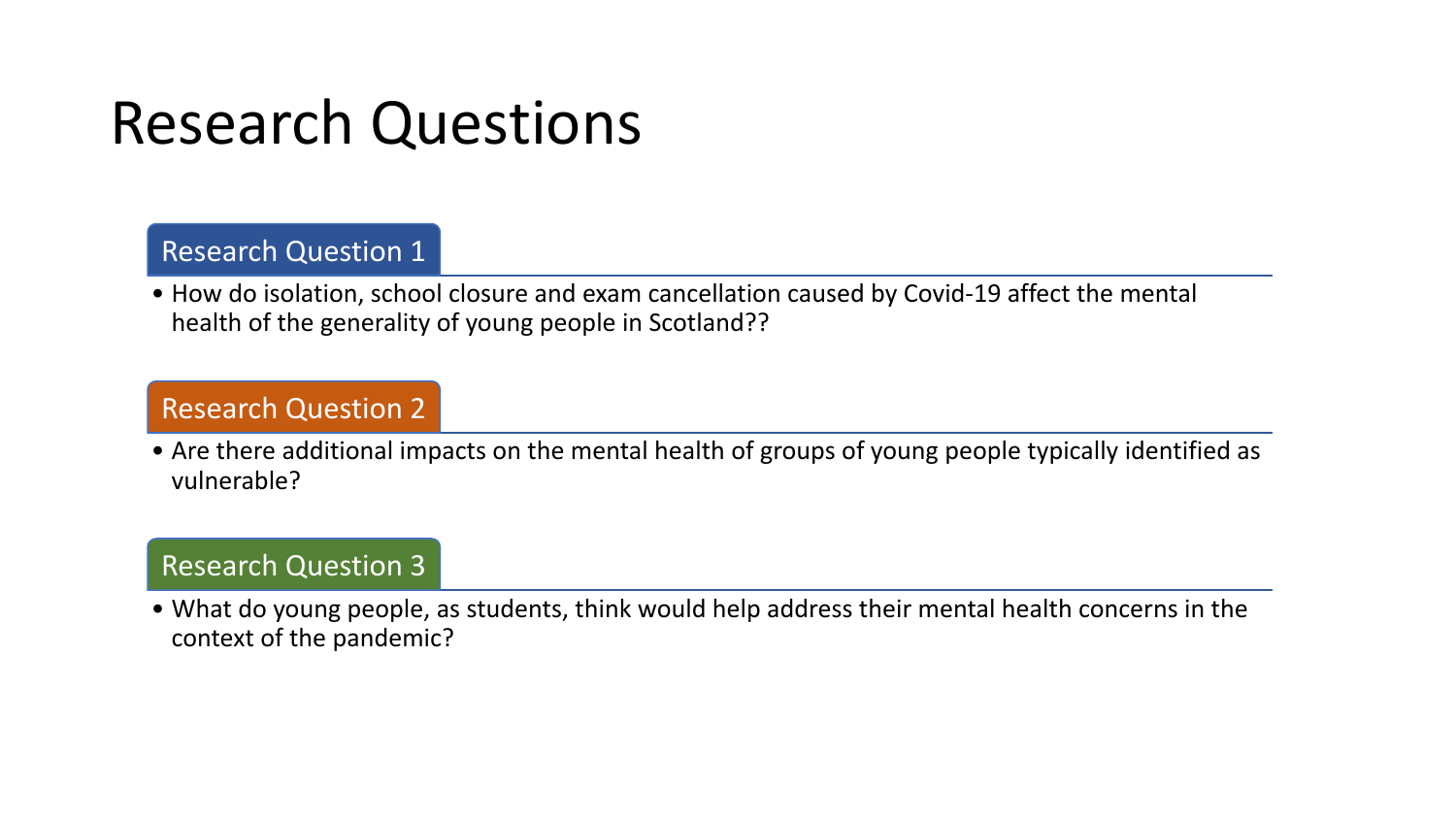### Strands

## A Online national survey open from July- Sept 2020

B Online focus group interviews, Sept-Oct 2020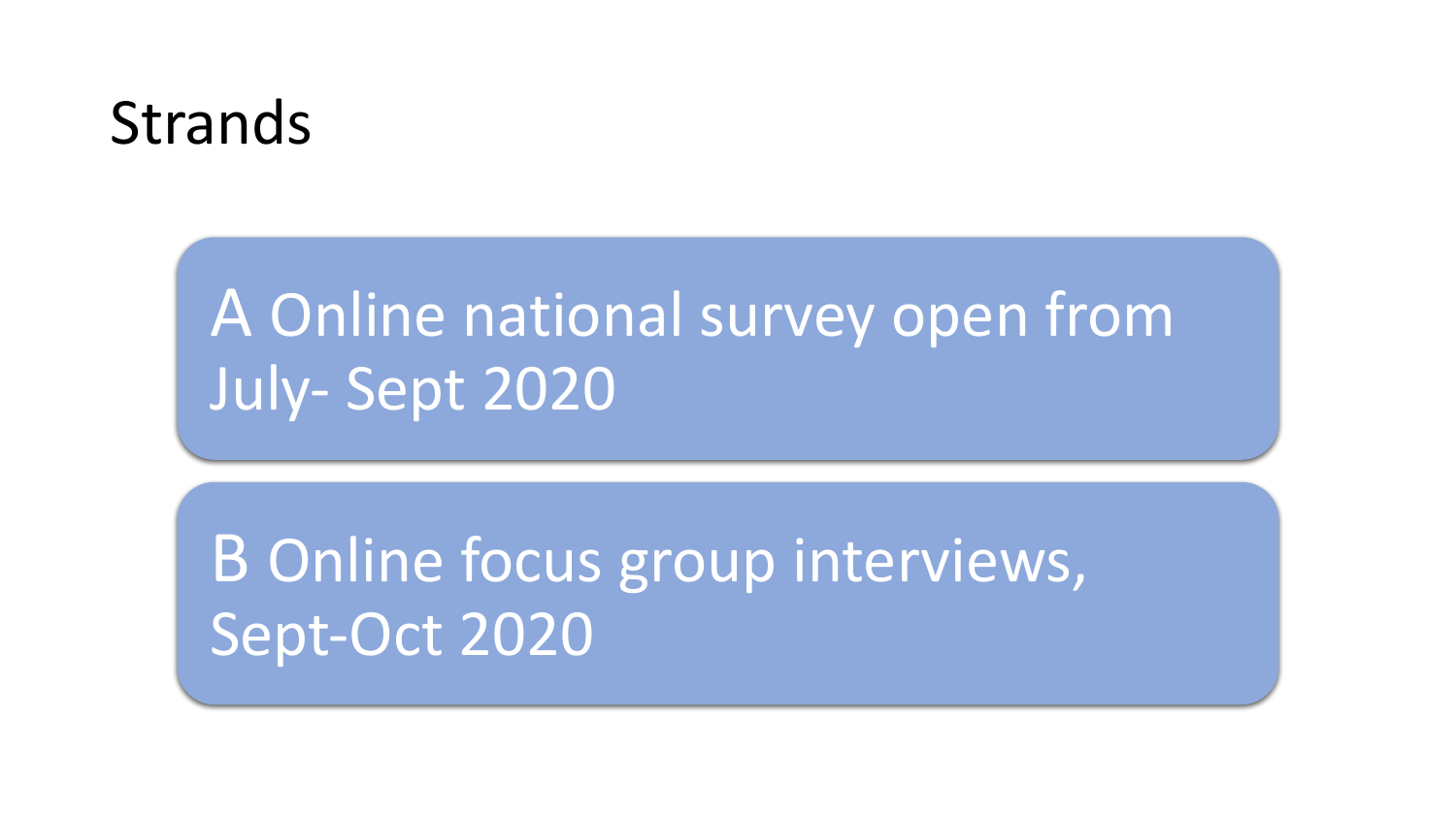## Preliminary findings

#### School closures

- A total of 9% of young people met clinical threshold levels for depression, 7% for anxiety and 28% categorised as having elevated avoidance and intrusive thoughts and behaviours in relation to the pandemic
- Between 1/3 and 2/5 of all young people surveyed reported school closure had negative effects on mental health and wellbeing
- 34% of survey participants reported feelings of anxiety got worse; 44% reported feelings of depression worsened

#### Return to school

• Return to school generally had a positive impact on wellbeing, though this was coupled with anxiety about Covid-19 related risks

#### What would help?

• There were strong views on the need for greater mental health and well being support in schools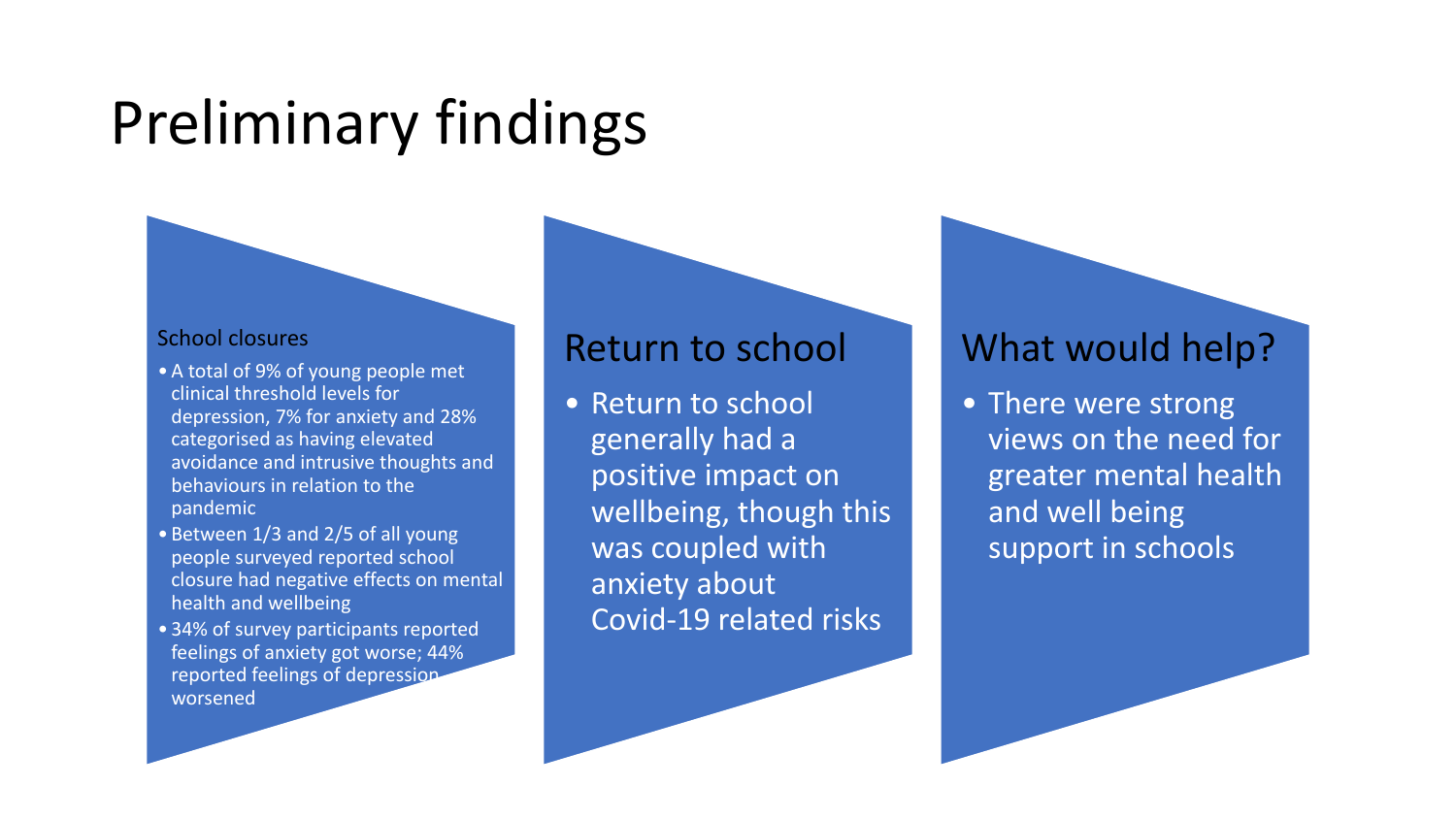## Focus groups: Findings 1

#### **Key themes:**

1. Vulnerabilities exacerbated

2. Exams 'fiasco', 'uncertainty', 'lack of transparency'

3. Home learning positive for some, negative for many

'*Especially people with OCD, with all the focus on handwashing'*

*'Even if you're not talking about LGBT issues directly, just being around somebody who, you know, has a shared experience with you. And that wasn't really happening in the same way'*

*'There was quite a lot of uncertainty at the beginning of lockdown about how long it would last for and when we'd come back to school and how our results would be decided. And I found that really stressful. I think a lot of people did, because we didn't know exactly what to do and we didn't know how long this could go on for'*

*'It's been a bit jarring and a bit frightening, because my mum contracted coronavirus and was quite ill. She got the long form of the virus and is still recovering so that added to my stress. I have to make dinner around the house and help out more'*

*'I actually felt lockdown had a positive impact on my mental health… It felt nice not to be told like what to do by a bell. I could just get work done at my own pace… A lot more independent'*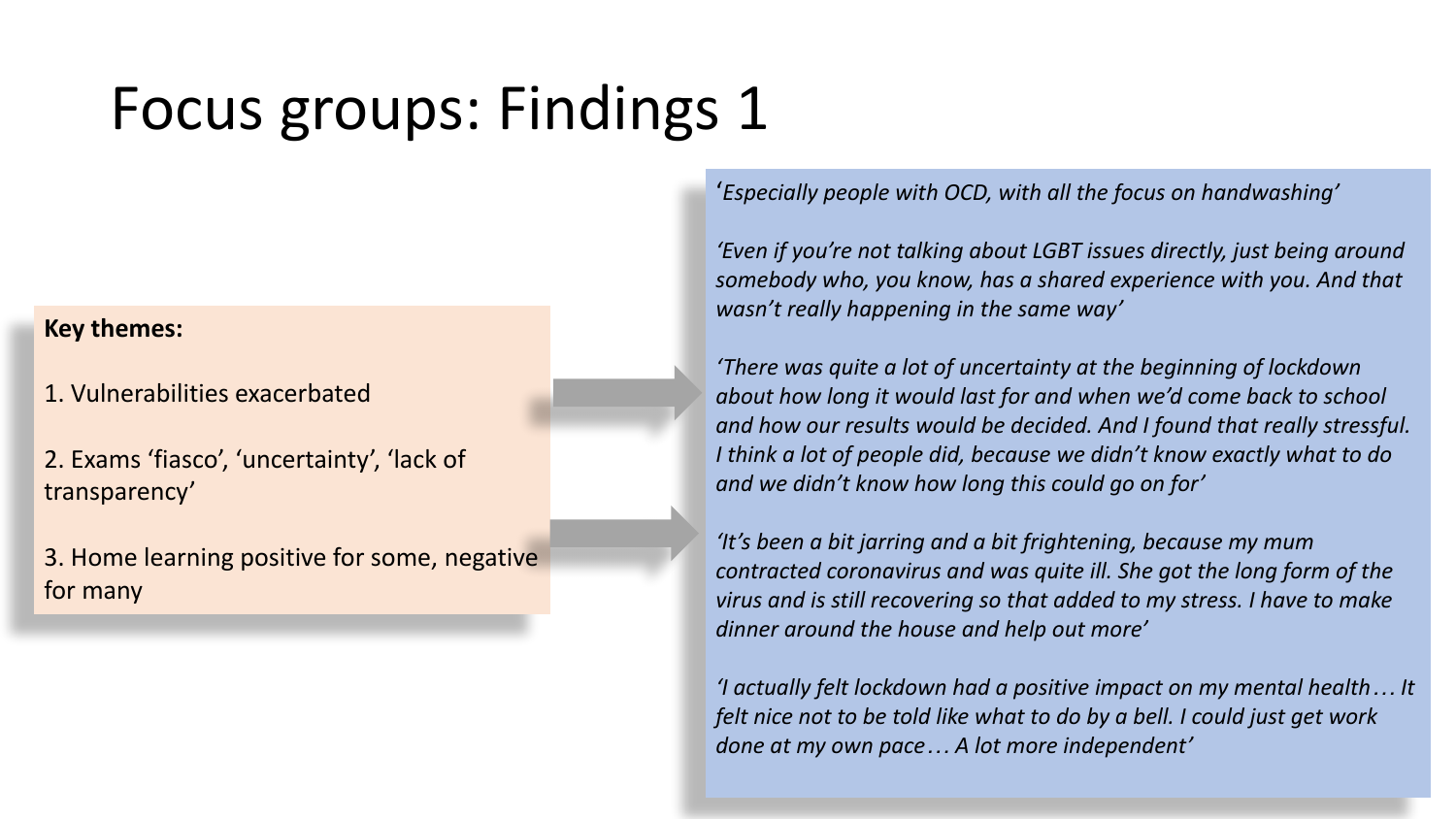## Focus groups: Findings 2

#### **Key themes:**

- 1. What had helped?
- What would help?

*'Our teachers would give us all the work we needed to do at the start of the week so we can do it over the week. So I think that put less stress on us, we didn't have to fulfil the normal structure when it wasn't a normal time for us. It felt like we were actually being considered'.*

*'Spending time on social media, connecting with people e.g. lots of "Challenges" going around!'*

*'Being more active really does help, like nature and going for walks outside'*

*'In my council we have chrome books for every single secondary school pupil so most people going into lockdown had them'*

*'The PE department offered if anyone wanted to borrow a mountain bike'*

*'The way we view PSE [Personal and Social Education] needs to be completely changed. This would be a place to help people with their mental health, like signposting to services and getting experts in'*

*'There is a need for more awareness, for teachers to get basic training in mental health.. There needs to be more openness around suicide rates to highlight the problem to show it's really an issue'*